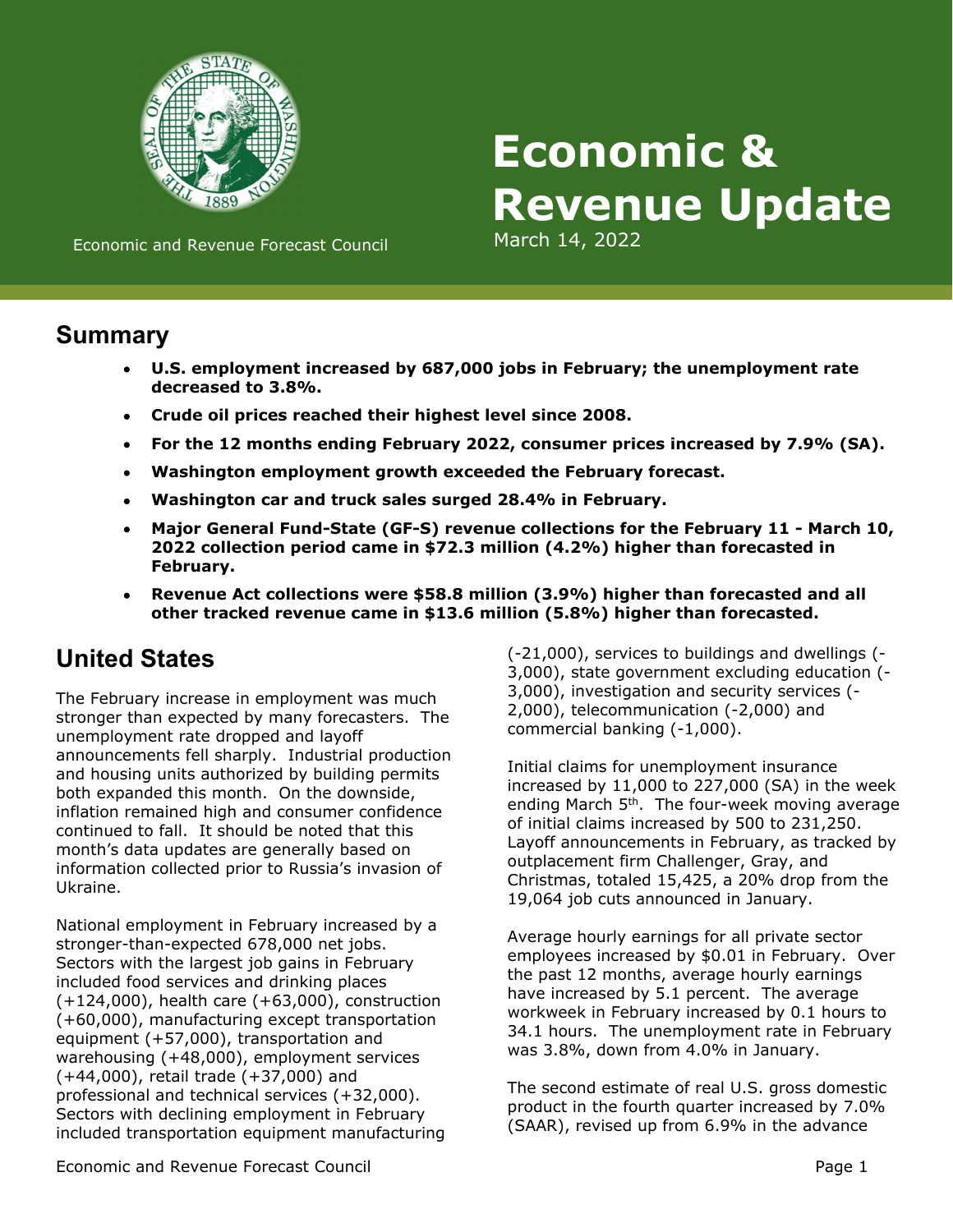estimate from the U.S. Bureau of Economic Analysis. Real GDP increased by 2.3% in the third quarter.

Consumer prices in February rose 0.8% (SA) following a 0.6% increase (SA) in January. Compared to February 2021, prices are up 7.9% (SA); this is the largest 12 month increase in consumer prices since the period ending in January 1982. Core prices, which exclude food and energy, rose by 6.4% (SA) compared to February 2021.

The Institute for Supply Management's Manufacturing Purchasing Managers Index (PMI®) for February increased by 1.0 points to 58.6 (50 or above indicates expansion). The services PMI® for February was 56.5, down 3.4 points from the January level.

Industrial production in January increased by 1.4% (SA) following a revised 0.1% decrease in December. Industrial production is 4.1% (SA) above its January 2021 level. New orders for core capital goods (i.e., durables excluding aircraft and military), which is a proxy for business investment, increased by 1.0% (SA) in January following a revised 0.4% increase in December according to U.S. Census Bureau data. New orders for core capital goods were 10.4% above their January 2021 level.

Light motor vehicle (autos and light trucks) sales in February decreased to 14.1 million units (SAAR) from 15.0 million units in January, a 6.4% decrease. February sales were 11.7% below their February 2021 level.

Building permits and existing home sales increased in January but housing starts and new home sales slowed. January housing starts decreased by 4.1% (SA) compared to December but were 0.8% above their January 2021 level. Housing units authorized by building permits in January were 0.7% (SA) above their December level and 0.8% above their year-ago level. New home sales in January decreased by 4.5% (SA) compared to December and were 19.3% below their year-ago level. Existing home sales in January increased by 6.7% (SA) compared to December but were down 2.3% compared to January 2021. The seasonally adjusted Case-Shiller national home price index for December was 1.3% above its November level and 18.8% above its year-ago level.

Two key measures of consumer confidence decreased this month. The University of Michigan (UM) consumer sentiment survey decreased by 4.4 points to 62.8 in February. Consumers were less optimistic about both current and future economic prospects, with inflation and rising interest rates cited as concerns by survey respondents. The Conference Board index of consumer confidence decreased by 0.6 points in February to 110.5. Survey results indicated that, after declining for two months, inflation concerns increased this month.

For the week ending March 4<sup>th</sup>, crude oil prices reached levels last seen in 2008. U.S. benchmark West Texas Intermediate was \$107 per barrel, up \$17 from a month earlier. European benchmark Brent was \$114 per barrel, up \$22 from a month earlier (see *figure*). Gasoline prices increased \$0.62 between February 14<sup>th</sup> and March 7<sup>th</sup>, rising to \$4.10 per gallon (regular, all formulations).



The American Trucking Association's truck tonnage index increased 0.6% (SA) in January following a 0.9% increase in December. The index is 1.2% above its January 2021 level. Rail carloads for February increased 1.4% from their January level and were 11.0% above their yearago level. Intermodal rail units for February (shipping containers or truck trailers) were 2.9% above their January level and were 1.4% above their February 2021 level.

# **Washington**

We have two months of new Washington employment data since the February forecast was released. Total seasonally adjusted nonfarm payroll employment increased 35,300 in January and February which was 8,900 more than the increase of 26,400 expected in the forecast.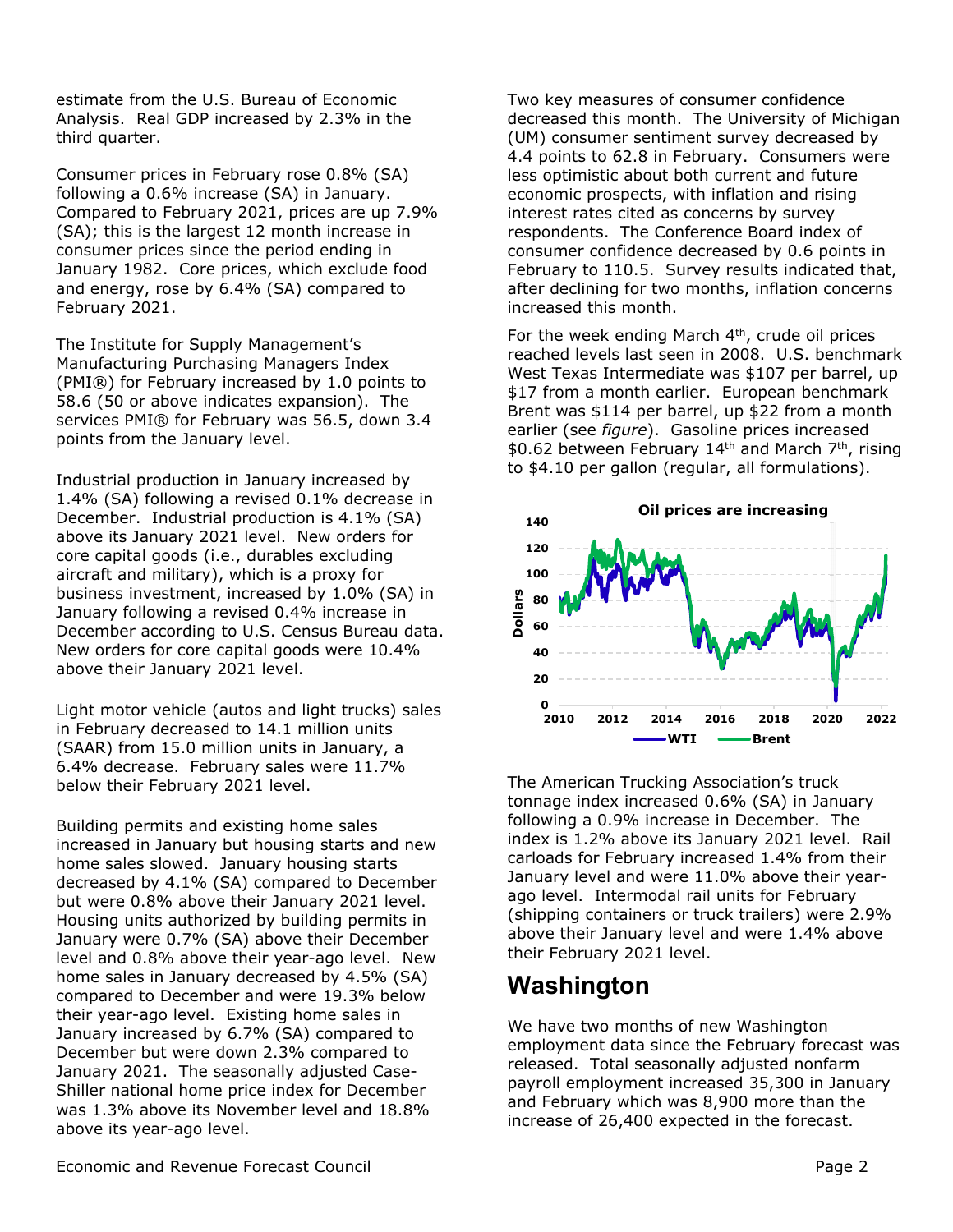Washington employment is now 46,000 (1.3%) lower than at its February 2020 peak. Private services-providing sectors added 29,700 jobs in the two-month period of which 10,300 were in the socially-dense leisure and hospitality sector. The manufacturing sector added 2,500 jobs, including 300 jobs in aerospace manufacturing, and construction employment increased by 4,900 jobs. State and local government employment decreased by 1,800 jobs in January and February and the federal government lost 100 jobs.

Washington's unemployment rate declined to 4.3% in February from 4.4% in January. February's rate was the lowest rate since the pandemic hit. The unemployment rate is down significantly from the 16.8% rate reached in April 2020 which was an all-time high in the series that dates back to 1976. At the business cycle peak in February 2020 the Washington unemployment rate was 3.9%.

Washington housing construction increased in the fourth quarter of 2021 on continued strength in multi-family activity. Washington housing permits increased from 55,800 units (SAAR) in the third quarter of 2021 to 58,900 units in the fourth quarter. Fourth quarter permits consisted of 23,300 single-family units and 35,600 multifamily units. The first quarter of 2022 got off to a strong start thanks once again to multi-family activity. A total of 59,000 (SAAR) housing units were permitted in January consisting of 24,800 single-family units and 34,200 multi-family units. The February forecast expected 51,200 units for the first quarter as a whole consisting of 24,800 single-family units and 26,400 multi-family units.

Seattle-area home prices continue to rise rapidly. According to the S&P/Case-Shiller Home Price Indices, seasonally adjusted Seattle home prices increased 2.0% in December compared to a 1.5% increase in the composite-20 index. December Seattle home prices were up 23.9% over the year, down only slightly from a record 25.5% over-the-year increase in July. In comparison, the composite-20 index was up 18.5% over the year in December. December Seattle home prices were up 176% since the December 2011 trough and exceeded the May 2007 peak by 92%.

Seattle-area consumer price inflation slightly outpaced the national average in the year ending in February 2022. From February 2021 to February 2022, the seasonally adjusted Seattle CPI rose 8.1% compared to the 7.9% increase in

the U.S. City Average index (see figure). These relatively high rates were partially due to much higher food and energy prices this year compared to last year. However, core prices, which exclude food and energy, still increased 7.0% in Seattle and 6.4% in the national index. Seattle shelter cost inflation trailed the national average at 4.2% compared to 4.8%. Seattle inflation excluding shelter exceeded the national average at 10.2% compared to 9.5%.



Washington car and truck sales surged in February. After five consecutive monthly declines, the seasonally adjusted number of new vehicle registrations increased 2.1% in January and 28.4% in February to their highest level since July 2021. The number of registrations is still down 8.5% over the year, however.

# **Revenue**

## **Overview**

Major General Fund-State (GF-S) revenue collections for the February 11 - March 10, 2022 collection period came in \$72.3 million (4.2%) higher than forecasted in February. Revenue Act collections were \$58.8 million (3.9%) higher than forecasted and all other tracked revenue came in \$13.6 million (5.8%) higher than forecasted.

## **Revenue Act**

Revenue Act taxes consist of the sales, use, business and occupation (B&O), utility, and tobacco products taxes along with associated penalty and interest payments. The revenue collections reported here are for the February – March 10, 2022 collection period. Collections correspond primarily to the January 2022 economic activity of monthly filers.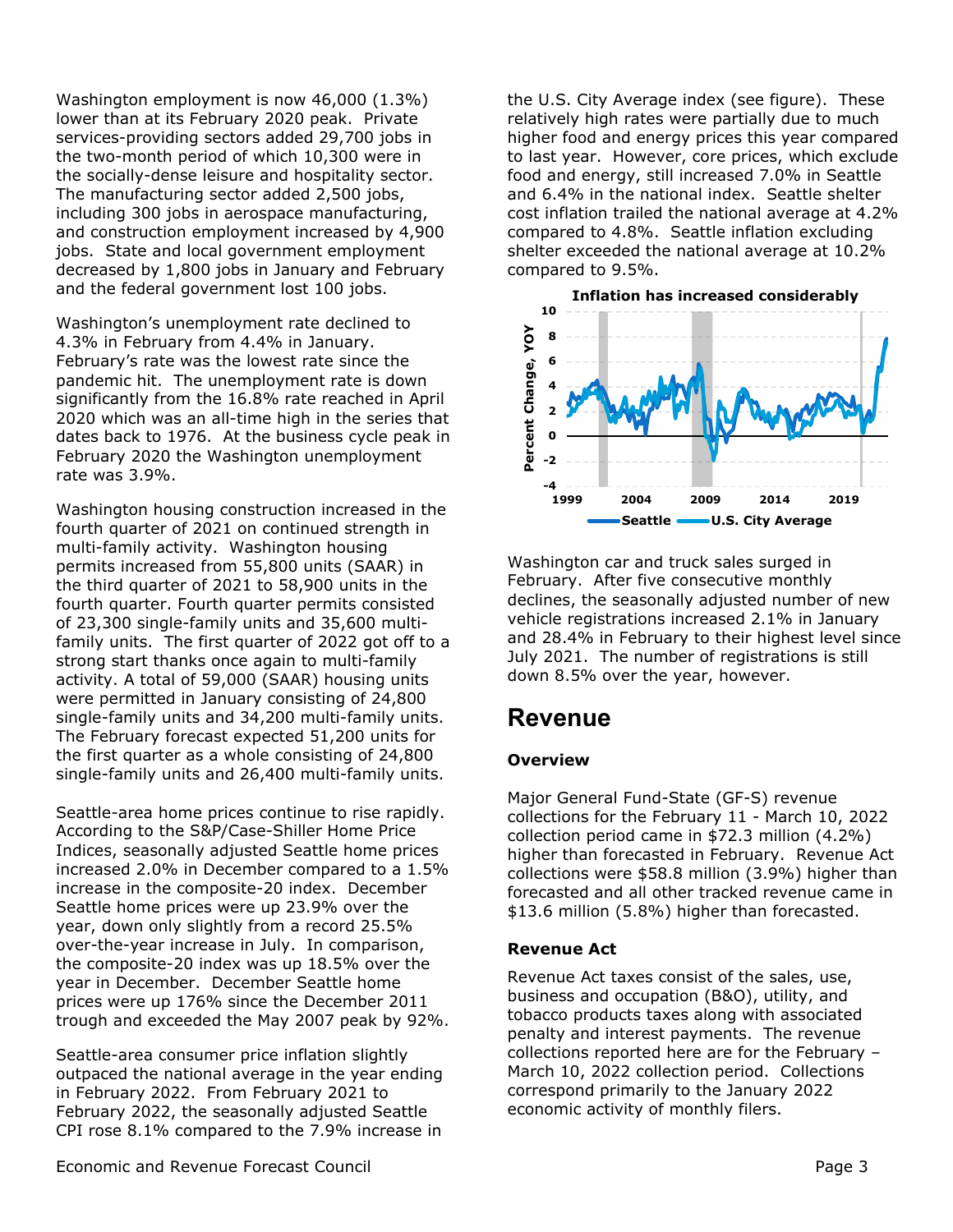Revenue Act collections for the current period came in \$58.8 million (3.9%) higher than the February forecast. Adjusted for large one-time payments and refunds, collections increased 9.9% year over year (see figure). The 12-month moving average of year-over-year growth increased to 17.0%. Seasonally adjusted collections increased from last month's level (see figure). As shown in the "Key Revenue Variables" table, unadjusted Revenue Act collections increased 9.8% year over year. Retail sales tax collections increased 10.4% year over year and B&O tax collections increased 9.4% year over year.





Total tax payments as of March 3 from electronic filers who also filed returns for January activity in the February 11 – March 10, 2021 period were up 11.7% year over year (payments are mainly Revenue Act taxes but include some non-Revenue Act taxes as well). Last month payments were up 4.7% year over year. Some details of the payments:

- Total payments in the retail trade sector increased 5.6% year over year. Last month, payments increased 3.6% year over year.
- Payments from the motor vehicles and parts sector increased 10.0% year over year. Last month, payments in the sector decreased 1.6% year over year.
- Retail trade sectors besides autos showing high growth rates were: gas stations and convenience stores (+14.8%), apparel and accessories (+14.7%), electronics and appliances (+10.2%) and nonstore retailers (+8.4%). One retail trade sector, general merchandise stores, had negative growth this month (-3.0%), but this was due to extraordinarily high payments last year.
- Payments from non-retail trade sectors increased 15.4% year over year in the current period. Last month, year-over-year payments increased 5.4%.
- Tax payments by businesses in the accommodation and food services sector were up 35.9% year over year. Last month receipts from the sector were up 50.1% year over year.
- Payments from the manufacturing sector increased by 5.4% year over year. Last month payments increased 6.7% year over year. This month saw a large decrease in payments from the petroleum refining sector and a moderately large increase in payments from the transportation equipment sector. Excluding the transportation and petroleum sectors, payments from the remaining manufacturing sectors increased by 15.9% year over year after increasing 5.1% last month.
- Tax payments by businesses in the construction sector increased 9.2% year over year. Last month receipts from the construction sector increased 4.0% year over year.

## **DOR Non-Revenue Act**

February DOR non-Revenue Act collections came in \$13.8 million (6.0%) higher than forecasted. Without a surplus in real estate excise tax (REET) collections, however, collections would have been lower than forecasted.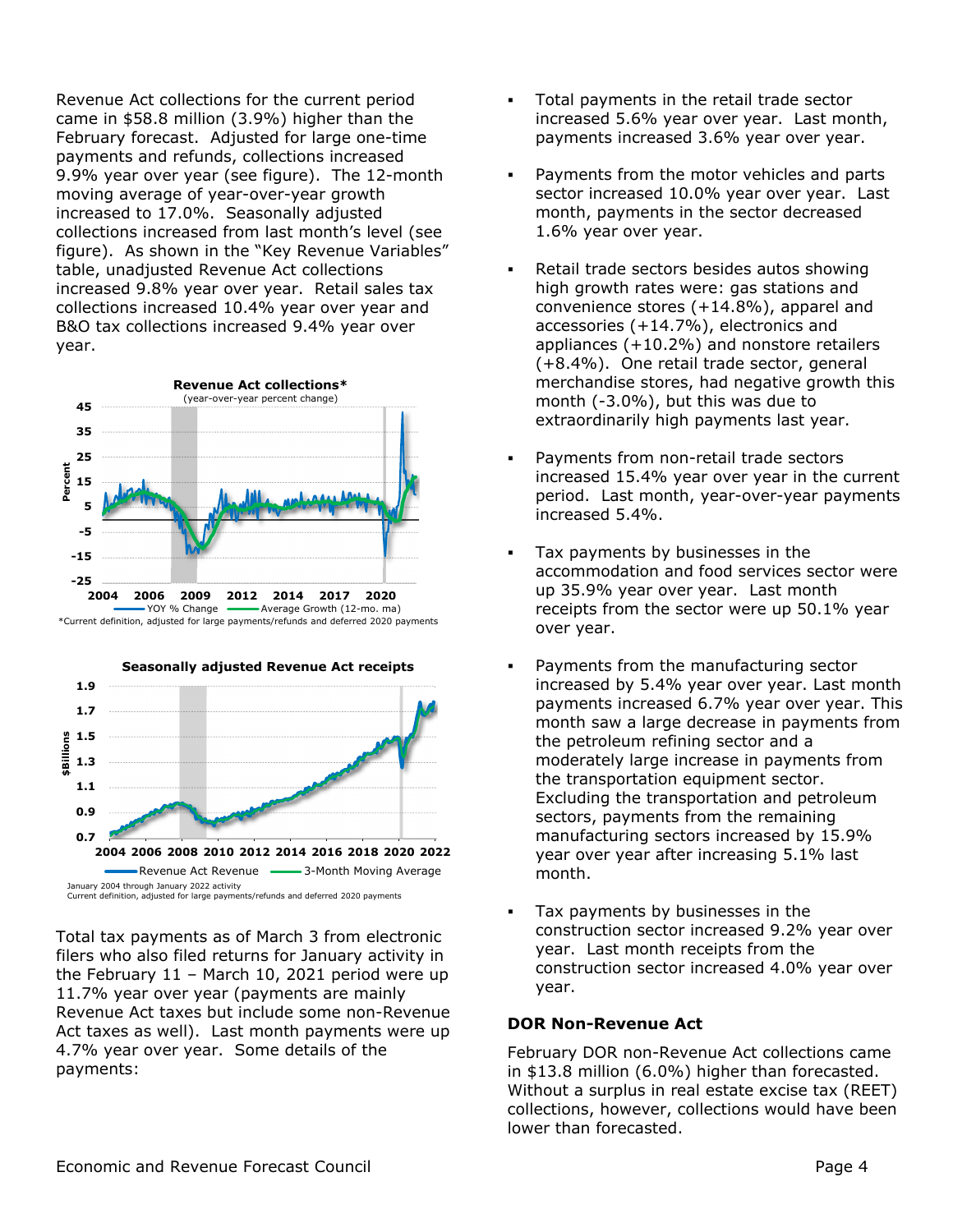February REET receipts came in \$24.8 million (26.1%) higher than forecasted. Seasonally adjusted taxable activity decreased slightly from last month's level (see figure). Sales of large commercial property (property valued at \$10 million or more) increased to \$1.71 billion from last month's revised total of \$1.52 billion while seasonally adjusted activity excluding large sales decreased.



Liquor taxes came in \$3.4 million (13.8%) lower than forecasted. Cigarette tax receipts came in \$3.0 million (12.9%) lower than forecasted. The shortfall, however, was mainly due to a high number of deferred payments for tax stamps rather than a lower number of stamp sales, so collections should be above the forecast next month.

Property tax collections came in \$0.9 million (8.6%) lower than forecasted. Net refunds of unclaimed property from the GF-S were \$3.3 million higher than forecasted. All other DOR revenue came in \$0.2 million (0.2%) lower than forecasted.

#### **Other Revenue**

The GF-S share of fines, fees, surcharges, and forfeitures from the Washington court system was \$0.3 million (9.8%) lower than forecasted.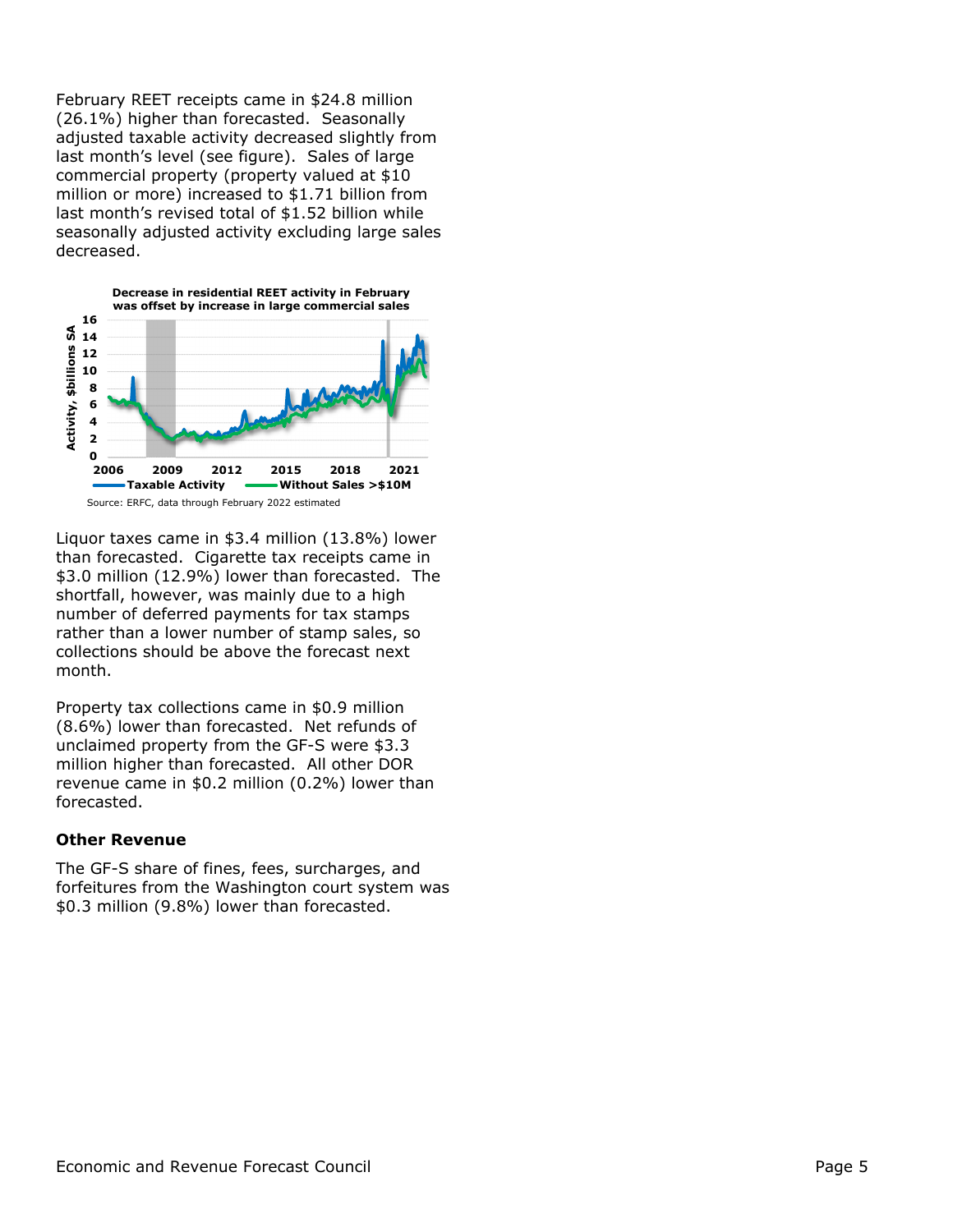## **Key U.S. Economic Variables**

|                                           | 2022<br>2021 |          |          |          |          |                          |          |          |  |  |
|-------------------------------------------|--------------|----------|----------|----------|----------|--------------------------|----------|----------|--|--|
|                                           | Sep.         | Oct.     | Nov.     | Dec.     | Jan.     | Feb.                     | 2020     | 2021     |  |  |
| Real GDP (SAAR)                           | 2.3          |          |          | 7.0      |          |                          | $-3.4$   | 5.7      |  |  |
| Industrial Production (SA, 2007 = 100)    | 99.8         | 101.2    | 102.1    | 102.0    | 103.5    | $\overline{\phantom{a}}$ | 95.0     | 100.2    |  |  |
| YOY % Change                              | 4.4          | 4.7      | 5.1      | 3.8      | 4.1      |                          | $-7.2$   | 5.5      |  |  |
| ISM Manufacturing Index $(50 + =$ growth) | 61.1         | 60.8     | 61.1     | 58.7     | 57.6     | 58.6                     | 52.5     | 60.7     |  |  |
| ISM Non-Manuf. Index $(50 + =$ growth)    | 61.9         | 66.7     | 69.1     | 62.0     | 59.9     | 56.5                     | 54.3     | 62.5     |  |  |
| Housing Starts (SAAR, 000)                | 1,550        | 1,552    | 1,703    | 1,708    | 1,638    |                          | 1,330    | 1,370    |  |  |
| YOY % Change                              | 7.0          | 2.5      | 9.8      | 2.8      | 0.8      |                          | 3.1      | 3.0      |  |  |
| Light Motor Vehicle Sales (SAAR, mil.)    | 12.3         | 13.0     | 13.0     | 12.5     | 15.0     | 14.1                     | 14.5     | 15.0     |  |  |
| YOY % Change                              | $-24.5$      | $-20.5$  | $-17.9$  | $-23.1$  | $-10.4$  | $-11.7$                  | $-14.7$  | 3.5      |  |  |
| $CPI$ (SA, 1982-84 = 100)                 | 274.2        | 276.6    | 278.5    | 280.1    | 281.9    | 284.2                    | 258.8    | 271.0    |  |  |
| YOY % Change                              | 5.4          | $6.2$    | $6.8\,$  | 7.1      | 7.5      | 7.9                      | $1.2\,$  | 4.7      |  |  |
| Core CPI (SA, 1982-84 = 100)              | 280.0        | 281.7    | 283.2    | 284.8    | 286.4    | 287.9                    | 267.7    | 277.3    |  |  |
| YOY % Change                              | 4.0          | 4.6      | 5.0      | 5.5      | $6.0$    | 6.4                      | 1.7      | 3.6      |  |  |
| IPD for Consumption (2009=100)            | 116.7        | 117.4    | 118.1    | 118.7    | 119.4    |                          | 111.2    | 115.5    |  |  |
| YOY % Change                              | 4.4          | 5.1      | 5.6      | 5.8      | $6.1\,$  |                          | 1.2      | 3.9      |  |  |
| Nonfarm Payroll Empl., e-o-p (SA, mil.)   | 147.3        | 148.0    | 148.7    | 149.2    | 149.7    | 150.4                    | 142.5    | 149.2    |  |  |
| Monthly Change                            | 0.42         | 0.68     | 0.65     | 0.59     | 0.48     | 0.68                     | $-9.29$  | 6.74     |  |  |
| Unemployment Rate (SA, percent)           | 4.7          | 4.6      | 4.2      | 3.9      | 4.0      | 3.8                      | 8.1      | 5.4      |  |  |
| Yield on 10-Year Treasury Note (percent)  | 1.37         | 1.58     | 1.56     | 1.47     | 1.76     | 1.93                     | 0.89     | 1.44     |  |  |
| Yield on 3-Month Treasury Bill (percent)  | 0.04         | 0.05     | 0.05     | 0.06     | 0.15     | 0.31                     | 0.37     | 0.04     |  |  |
| Broad Real USD Index** (Jan. 2006=100)    | 107.3        | 108.2    | 109.2    | 110.3    | 109.8    | 110.0                    | 108.8    | 106.3    |  |  |
| Federal Budget Deficit (\$ bil.)*         | 64.9         | 165.1    | 191.3    | 21.3     | $-118.7$ | 216.6                    | 3,131.9  | 2,775.6  |  |  |
| FYTD sum                                  | 2,775.6      | 165.1    | 356.4    | 377.7    | 259.0    | 475.6                    |          |          |  |  |
| US Trade Balance (\$ bil.)                | $-81.2$      | $-66.9$  | $-80.1$  | $-82.0$  | $-89.7$  |                          | $-676.7$ | $-861.4$ |  |  |
| <b>YTD Sum</b>                            | $-632.4$     | $-699.4$ | $-779.4$ | $-861.4$ | $-89.7$  | $\overline{\phantom{a}}$ |          |          |  |  |

*\*Federal Fiscal Year runs from October 1st to September 30th.*

*\*\*Weighted average of U.S. dollar foreign exchange values against currencies of major U.S. trading partners, Federal Reserve.*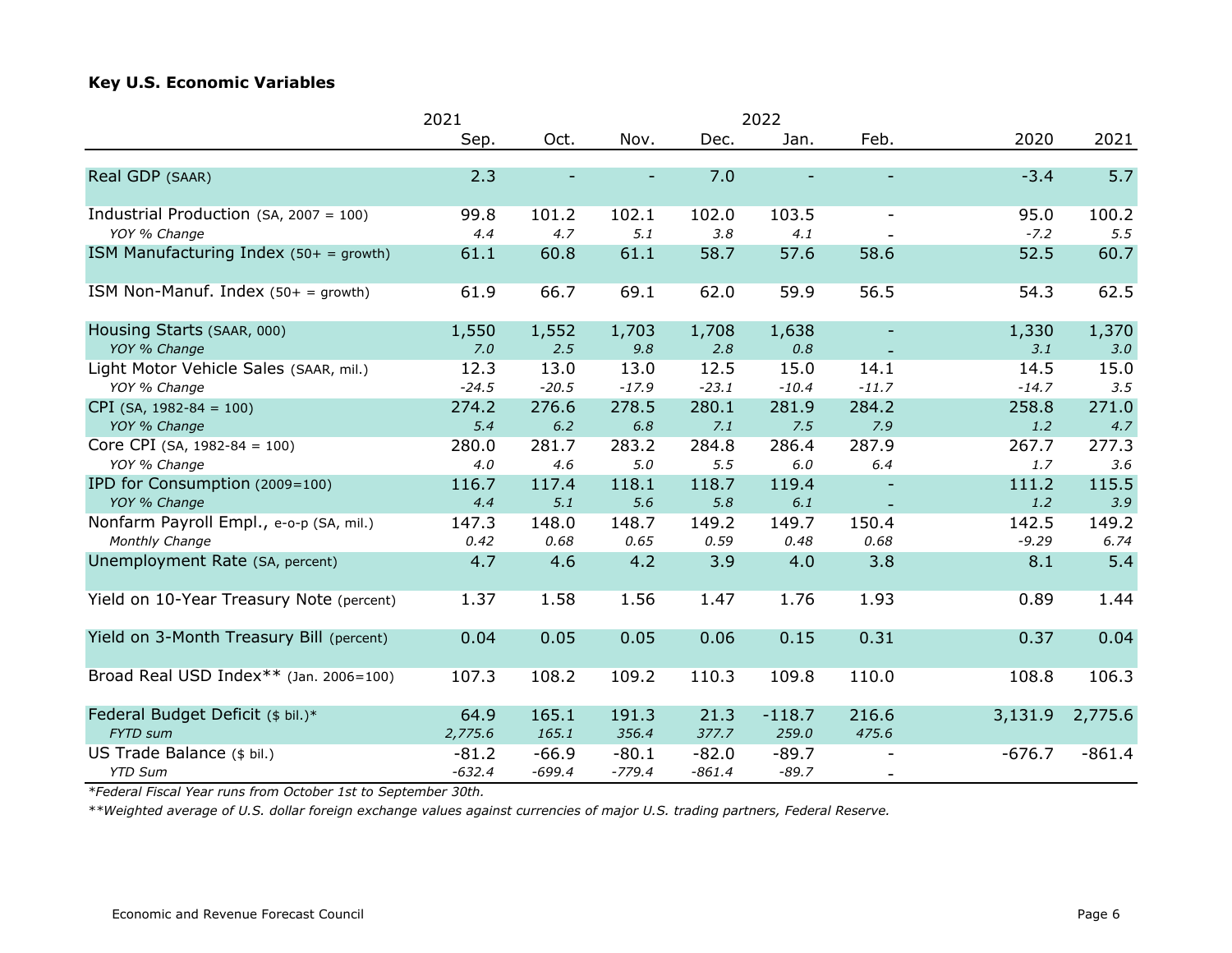## **Key Washington Economic Variables**

|                                       | 2021<br>2022             |                |                          |                          |          |                          |          |                          |
|---------------------------------------|--------------------------|----------------|--------------------------|--------------------------|----------|--------------------------|----------|--------------------------|
|                                       | Sep.                     | Oct.           | Nov.                     | Dec.                     | Jan.     | Feb.                     | 2020     | 2021                     |
| <b>Employment</b>                     |                          |                |                          |                          |          |                          |          | End-of-period            |
| Total Nonfarm (SA, 000)               | 3,404.2                  | 3,414.9        | 3,424.5                  | 3,436.7                  | 3,444.5  | 3,472.0                  | 3,257.0  | 3,436.7                  |
| Change from Previous Month (000)      | 11.2                     | 10.7           | 9.6                      | 12.2                     | 7.8      | 27.6                     | $-247.3$ | 179.7                    |
| Construction                          | 223.1                    | 224.4          | 226.1                    | 227.8                    | 229.5    | 232.7                    | 221.3    | 227.8                    |
| Change from Previous Month            | 2.0                      | 1.3            | 1.7                      | 1.7                      | 1.7      | 3.2                      | $-1.8$   | 6.5                      |
| Manufacturing                         | 258.8                    | 260.0          | 263.2                    | 264.0                    | 264.7    | 266.5                    | 260.3    | 264.0                    |
| Change from Previous Month            | 1.1                      | 1.2            | 3.2                      | 0.8                      | 0.7      | 1.8                      | $-33.7$  | 3.7                      |
| Aerospace                             | 67.2                     | 66.9           | 68.4                     | 68.0                     | 67.9     | 68.2                     | 70.9     | 68.0                     |
| Change from Previous Month            | 0.5                      | $-0.4$         | 1.5                      | $-0.4$                   | $-0.1$   | 0.4                      | $-18.7$  | $-2.9$                   |
| Software                              | 80.9                     | 80.2           | 80.4                     | 81.5                     | 81.2     | 81.3                     | 77.8     | 81.5                     |
| Change from Previous Month            | 2.7                      | $-0.6$         | 0.2                      | 1.1                      | $-0.3$   | 0.1                      | 4.5      | 3.7                      |
| All Other                             | 2,841.4                  | 2,850.3        | 2,854.8                  | 2,863.4                  | 2,869.1  | 2,891.5                  | 2,697.6  | 2,863.4                  |
| Change from Previous Month            | 5.5                      | 8.9            | 4.5                      | 8.6                      | 5.7      | 22.4                     | $-216.4$ | 165.8                    |
| <b>Other Indicators</b>               |                          |                |                          |                          |          |                          |          | Annual Average           |
| Seattle CPI (1982-84=100, NSA)        | $\overline{\phantom{a}}$ | 303.1          | $\overline{\phantom{a}}$ | 304.9                    |          | 310.1                    | 282.6    | 296.0                    |
|                                       |                          | 6.5%           |                          | 7.6%                     |          | 8.1%                     | 1.7%     | 4.7%                     |
| Housing Permits (SAAR, 000)           | 41.2                     | 62.7           | 56.0                     | 58.2                     | 59.0     | $\overline{\phantom{a}}$ | 44.7     | 56.3                     |
|                                       | $-16.5%$                 | 50.0%          | 24.7%                    | 17.2%                    | $-5.7%$  |                          | $-7.2%$  | 25.7%                    |
| WA Index of Leading Ind. (2004=100)   | 138.1                    | 138.4          | 139.6                    | 139.1                    | 140.2    |                          | 124.7    | 136.4                    |
|                                       | 10.0%                    | 9.5%           | 9.7%                     | 7.7%                     | 7.5%     |                          | $-4.4%$  | 9.3%                     |
| WA Business Cycle Ind. (Trend=50)     | 90.0                     | 88.9           | 90.0                     | 90.0                     | 89.6     | $\overline{\phantom{a}}$ | 67.4     | 87.7                     |
|                                       | 26.7%                    | 22.8%          | 21.7%                    | 16.8%                    | 15.8%    |                          | $-15.5%$ | 30.0%                    |
| Avg. Weekly Hours in Manuf. (SA)      | 40.6                     | 40.4           | 40.1                     | 39.5                     | 40.2     |                          | 41.8     | 40.9                     |
|                                       | $-2.1%$                  | $-4.7%$        | $-4.7%$                  | $-5.2%$                  | $-3.2%$  |                          | $-1.8%$  | $-2.2%$                  |
| Avg. Hourly Earnings in Manuf.        | 28.3                     | 28.4           | 28.8                     | 29.6                     | 30.1     | $\blacksquare$           | 28.3     | 28.0                     |
|                                       | 0.5%                     | 1.8%           | 3.9%                     | 6.7%                     | 4.7%     |                          | $-3.3%$  | $-1.0%$                  |
| New Vehicle Registrations (SA, 000)   | 19.4                     | 18.9           | 18.2                     | 17.3                     | 17.7     | 22.7                     | 19.5     | 22.0                     |
|                                       | $-10.2%$                 | $-15.4%$       | $-17.4%$                 | $-20.8%$                 | $-20.2%$ | $-8.5%$                  | $-17.4%$ | 12.7%                    |
| Initial Unemployment Claims (SA, 000) | 31.4                     | 33.7           | 29.5                     | 33.4                     | 24.3     | $\overline{\phantom{0}}$ | 173.8    | 41.1                     |
|                                       | $-81.1%$                 | $-77.2%$       | $-77.3%$                 | $-68.6%$                 | $-69.2%$ | $\overline{a}$           | 490.5%   | $-76.4%$                 |
| Personal Income (SAAR, \$bil.)        | 552.8                    |                |                          | $\overline{\phantom{0}}$ |          | $\equiv$                 | 516.4    |                          |
|                                       | 6.3%                     |                |                          |                          |          |                          | 7.6%     |                          |
| Median Home Price (\$000)             | 578.5                    | $\overline{a}$ | $\blacksquare$           |                          |          | $\blacksquare$           | 440.4    | $\sim$                   |
|                                       | 27.7%                    |                |                          |                          |          |                          | 11.3%    | $\overline{\phantom{a}}$ |

*\*Employment data has been Kalman filtered and does not match figures released by the BLS*

*\*Percentage Change is Year-over-Year*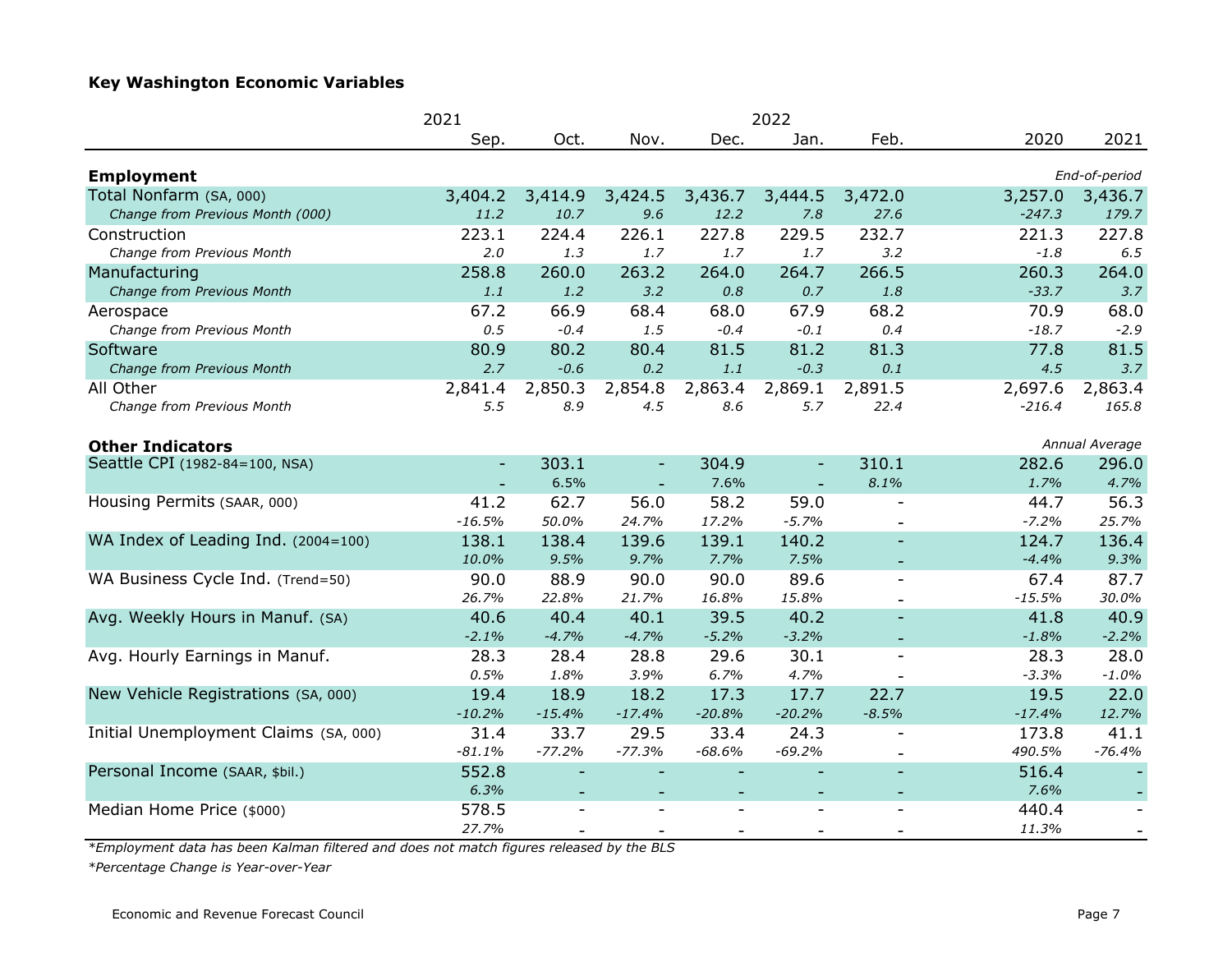#### **Key Revenue Variables**

| Thousands of Dollars |  |  |  |
|----------------------|--|--|--|
|----------------------|--|--|--|

|                                      | 2021           |                   |                   |                      |                     |                   |                     |                   |                   |                   |                      | 2022              |                      |
|--------------------------------------|----------------|-------------------|-------------------|----------------------|---------------------|-------------------|---------------------|-------------------|-------------------|-------------------|----------------------|-------------------|----------------------|
|                                      | Feb 11-        | Mar 11-           | Apr 11-           | May 11-              | Jun 11-             | Jul 11-           | Aug 11-             | Sep 11-           | Oct 11-           | Nov 11-           | Dec 11-              | Jan 11-           | Feb 11-              |
|                                      | Mar 10         | Apr 10            | May $10$          | June 10              | Jul 10              | Aug 10            | Sep 10              | Oct 10            | Nov 10            | <b>Dec 10</b>     | Jan 10               | Feb 10            | Mar 10               |
| <b>Department of Revenue-Total</b>   | 1,630,179      | 1,608,821         | 2,206,761         | 3,556,093            | 2,151,540           | 2,153,658         | 2,023,111           | 2,011,729         | 2,299,709         | 3,485,814         | 2,317,294            | 2,273,142         | 1,810,380            |
|                                      | 7.1            | 10.6              | 48.1              | 33.0                 | 6.5                 | 13.9              | 16.3                | 20.3              | 14.0              | 10.5              | 15.3                 | 11.9              | 11.1                 |
| <b>Revenue Act</b>                   | 1,427,022      | 1,371,513         | 1,756,216         | 1,661,082            | 1,629,511           | 1,843,362         | 1,735,584           | 1,704,677         | 1,842,058         | 1,711,668         | 1,726,750            | 2,043,315         | 1,566,294            |
|                                      | 6.5            | 8.8               | 48.2              | 38.7                 | 8.4                 | 19.7              | 12.9                | 17.5              | 14.2              | 12.7              | 20.4                 | 11.6              | 9.8                  |
| Retail Sales Tax                     | 922,598<br>6.9 | 888,336<br>17.3   | 1,149,368<br>50.5 | 1,101,770<br>39.7    | 1,099,891<br>13.5   | 1,231,798<br>20.4 | 1,178,684<br>14.6   | 1,144,375<br>16.3 | 1,216,773<br>14.7 | 1,124,528<br>11.2 | 1,115,485<br>15.7    | 1,352,281<br>13.2 | 1,018,321<br>10.4    |
| Business and Occupation Tax          | 379,488        | 353,176           | 477,639           | 424,709              | 414,747             | 483,321           | 437,342             | 434,644           | 503,720           | 459,445           | 486,737              | 543,337           | 415,000              |
|                                      | 6.2            | $-7.1$            | 39.2              | 34.0                 | 7.0                 | 19.8              | 12.8                | 22.4              | 13.8              | 11.1              | 27.5                 | 7.5               | 9.4                  |
| Use Tax                              | 68,539         | 69,387            | 80,083            | 80,801               | 70,870              | 76,856            | 74,407              | 73,396            | 77,522            | 72,183            | 68,306               | 86,524            | 63,312               |
|                                      | 9.9            | 31.7              | 96.3              | 50.5                 | $-3.7$              | 17.8              | 1.6                 | 2.6               | 15.6              | 21.7              | 10.2                 | 30.7              | $-7.6$               |
| Public Utility Tax                   | 42,574<br>1.0  | 43,773<br>5.7     | 46,399<br>61.2    | 41,174<br>51.3       | 35,574<br>$-36.9$   | 37,573<br>10.4    | 35,671<br>9.6       | 39,562<br>19.0    | 32,950<br>9.5     | 37,479<br>63.3    | 37,793<br>87.1       | 46,945<br>34.0    | 51,739<br>21.5       |
| <b>Tobacco Products Tax</b>          | 3,301          | 4,879             | 2,309             | 6,319                | 2,827               | 7,869             | 2,258               | 6,584             | 2,250             | 3,988             | 3,976                | 2,112             | 4,371                |
|                                      | 33.6           | 27.6              | $-34.0$           | 68.7                 | $-40.5$             | 15.1              | $-51.6$             | 96.7              | $-44.9$           | $-20.3$           | 73.2                 | $-62.9$           | 32.4                 |
| Penalties and Interest               | 10,521         | 11,961            | 418               | 6,309                | 5,602               | 5,945             | 7,223               | 6,115             | 8,844             | 14,044            | 14,455               | 12,117            | 13,550               |
|                                      | $-15.3$        | $-52.3$           | $-91.0$           | $-15.1$              | $-48.2$             | $-16.4$           | $-28.9$             | 77.2              | 12.5              | 126.8             | 278.2                | $-48.7$           | 28.8                 |
| Non-Revenue Act*                     | 203,157        | 237,309           | 450,545           | 1,895,012            | 522,029             | 310,296           | 287,527             | 307,052           | 457,650           | 1,774,146         | 590,544              | 229,827           | 244,086              |
|                                      | 11.0           | 22.5              | 47.6              | 28.4                 | 1.0                 | $-11.6$           | 42.2                | 38.0              | 13.4              | 8.5               | 2.7                  | 14.7              | 20.1                 |
| Liquor Sales/Liter                   | 23,130<br>1.0  | 25,901<br>27.7    | 28,683<br>13.8    | 26,572<br>$-9.6$     | 27,690<br>$-5.9$    | 31,304<br>8.9     | 32,649<br>1.8       | 28,002<br>9.8     | 29,180<br>$-1.1$  | 25,525<br>3.2     | 29,860               | 41,059            | 21,270<br>$-8.0$     |
| Cigarette                            | 16,040         | 21,926            | 20,923            | 26,221               | 25,757              | 33,030            | 28,843              | 32,928            | 20,670            | 24,269            | 4.1<br>28,988        | $-0.2$<br>21,989  | 20,518               |
|                                      | $-16.5$        | 7.9               | $-28.6$           | 23.0                 | $-4.1$              | 8.1               | $-5.4$              | 23.0              | $-32.1$           | 3.5               | $-27.8$              | $-9.8$            | 27.9                 |
| Property (State School Levy)         | 13,320         | 59,511            | 253,527           | 1,697,553            | 299,638             | 46,643            | 17,636              | 26,186            | 89,006            | 1,501,169         | 303,140              | 26,769            | 9,953                |
|                                      | 90.8           | $-16.8$           | 36.0              | 24.9                 | $-20.8$             | $-74.4$           | $-47.4$             | $-7.1$            | 6.4               | 5.5               | $-1.2$               | $-9.3$            | $-25.3$              |
| Real Estate Excise                   | 76,175         | 109,365           | 132,707           | 129,622              | 161,850             | 188,413           | 191,316             | 205,108           | 169,551           | 171,264           | 199,203              | 121,210           | 119,532              |
|                                      | 37.2           | 39.4              | 142.0             | 138.0                | 105.3               | 94.9              | 95.3                | 60.3              | 39.9              | 43.8              | 3.8                  | 27.4              | 56.9                 |
| <b>Unclaimed Property</b>            | 4,187<br>647.1 | 6,087<br>$-230.3$ | $-877$<br>$-78.0$ | $-1,143$<br>$-128.0$ | $-2,968$<br>$-56.1$ | $-5,191$<br>220.2 | $-1,149$<br>$-65.2$ | 3,576<br>$-8.3$   | 130,872<br>10.7   | 33,894<br>26.4    | 17,641<br>$-1,532.0$ | 700<br>$-116.0$   | $-3,491$<br>$-183.4$ |
| Other                                | 70,305         | 14,519            | 15,582            | 16,186               | 10,061              | 16,097            | 18,232              | 11,251            | 18,371            | 18,023            | 11,713               | 18,099            | 76,304               |
|                                      | $-9.7$         | 87.4              | 15.0              | 110.6                | $-2.8$              | 10.1              | 58.9                | 10.4              | $-11.0$           | $-0.1$            | 29.9                 | 24.0              | 8.5                  |
| Washington Court System (GF-S share) | 4,122          | 4,020             | 5,240             | 5,528                | 5,176               | 4,611             | 3,843               | 3,760             | 3,376             | 4,195             | 3,232                | 3,382             | 2,949                |
|                                      | $-16.4$        | $-16.4$           | $-8.9$            | 57.7                 | 56.7                | 11.1              | $-15.2$             | $-12.9$           | $-26.7$           | $-19.5$           | $-16.0$              | $-29.7$           | $-28.5$              |
| Total General Fund-State**           | 1,634,301      | 1,612,842         | 2,212,001         | 3,561,622            | 2,156,716           | 2,158,269         | 2,026,953           | 2,015,489         | 2,303,084         | 3,490,009         | 2,320,526            | 2,276,523         | 1,813,329            |
|                                      | 7.0            | 10.5              | 47.9              | 33.0                 | 6.6                 | 13.9              | 16.2                | 20.2              | 14.0              | 10.5              | 15.2                 | 11.8              | 11.0                 |

\*Monthly Revenues (month of beginning of collection period)<br>\*\* Detail may not add due to rounding. The GFS total in this report includes only collections from the DOR and the Washinqton Court System.<br>*Note: Italic figures*